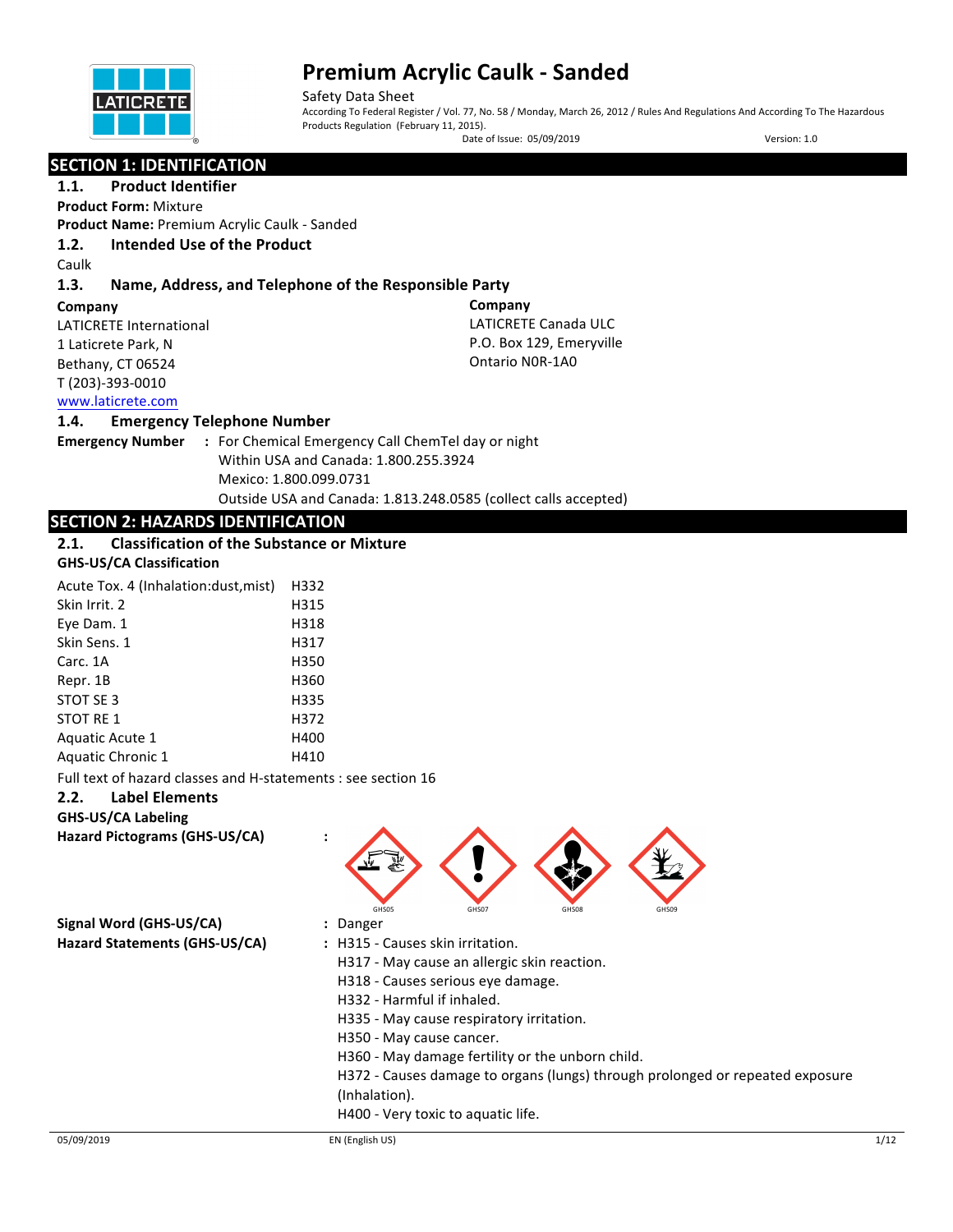Safety Data Sheet

According To Federal Register / Vol. 77, No. 58 / Monday, March 26, 2012 / Rules And Regulations And According To The Hazardous Products Regulation (February 11, 2015).

| H410 - Very toxic to aquatic life with long lasting effects.                                 |
|----------------------------------------------------------------------------------------------|
| <b>Precautionary Statements (GHS-US/CA)</b> : P201 - Obtain special instructions before use. |
| P202 - Do not handle until all safety precautions have been read and understood.             |
| P260 - Do not breathe vapors, mist, or spray.                                                |
| P264 - Wash hands, forearms, and other exposed areas thoroughly after handling.              |
| P270 - Do not eat, drink or smoke when using this product.                                   |
| P271 - Use only outdoors or in a well-ventilated area.                                       |
| P272 - Contaminated work clothing should not be allowed out of the workplace.                |
| P273 - Avoid release to the environment.                                                     |
| P280 - Wear protective gloves, protective clothing, and eye protection.                      |
| P302+P352 - IF ON SKIN: Wash with plenty of water.                                           |
| P304+P340 - IF INHALED: Remove person to fresh air and keep comfortable for                  |
| breathing.                                                                                   |
| P305+P351+P338 - IF IN EYES: Rinse cautiously with water for several minutes. Remove         |
| contact lenses, if present and easy to do. Continue rinsing.                                 |
| P308+P313 - If exposed or concerned: Get medical advice/attention.                           |
| P310 - Immediately call a POISON CENTER or doctor.                                           |
| P314 - Get medical advice/attention if you feel unwell.                                      |
| P321 - Specific treatment (see section 4 on this SDS).                                       |
| P333+P313 - If skin irritation or rash occurs: Get medical advice/attention.                 |
| P362+P364 - Take off contaminated clothing and wash it before reuse.                         |
| P391 - Collect spillage.                                                                     |
| P403+P233 - Store in a well-ventilated place. Keep container tightly closed.                 |
| P405 - Store locked up.                                                                      |
| P501 - Dispose of contents/container in accordance with local, regional, national, and       |
| international regulations.                                                                   |

#### **2.3. Other Hazards**

Exposure may aggravate pre-existing eye, skin, or respiratory conditions.

### 2.4. Unknown Acute Toxicity (GHS-US/CA)

#### No data available

### **SECTION 3: COMPOSITION/INFORMATION ON INGREDIENTS**

#### **3.1. Substance**

Not applicable

#### **3.2. Mixture**

| <b>Name</b>                                      | <b>Product Identifier</b> | % *        | <b>GHS Ingredient Classification</b> |
|--------------------------------------------------|---------------------------|------------|--------------------------------------|
| 1,2-Benzenedicarboxylic acid, butyl phenylmethyl | (CAS-No.) 85-68-7         | $15 - 35$  | Repr. 1B, H360                       |
| ester                                            |                           |            | Aquatic Acute 1, H400                |
|                                                  |                           |            | Aquatic Chronic 1, H410              |
| Quartz                                           | (CAS-No.) 14808-60-7      | $15 - 35$  | Carc. 1A, H350                       |
|                                                  |                           |            | <b>STOT SE 3, H335</b>               |
|                                                  |                           |            | <b>STOT RE 1, H372</b>               |
| Limestone                                        | (CAS-No.) 1317-65-3       | $2 - 12$   | Not classified                       |
| Titanium dioxide                                 | (CAS-No.) 13463-67-7      | $2 - 12$   | Carc. 2, H351                        |
| Petroleum distillates, hydrotreated light        | (CAS-No.) 64742-47-8      | $\leq$ 2.5 | Flam. Liq. 4, H227                   |
|                                                  |                           |            | Skin Irrit. 2, H315                  |
|                                                  |                           |            | STOT SE 3, H336                      |
|                                                  |                           |            | Asp. Tox. 1, H304                    |
|                                                  |                           |            | Aquatic Acute 2, H401                |
|                                                  |                           |            | Aquatic Chronic 2, H411              |
| Ammonium hydroxide                               | (CAS-No.) 1336-21-6       | $\leq$ 2.5 | Acute Tox. 4 (Oral), H302            |
|                                                  |                           |            | Skin Corr. 1B, H314                  |
|                                                  |                           |            | Eye Dam. 1, H318                     |
|                                                  |                           |            | STOT SE 3, H335                      |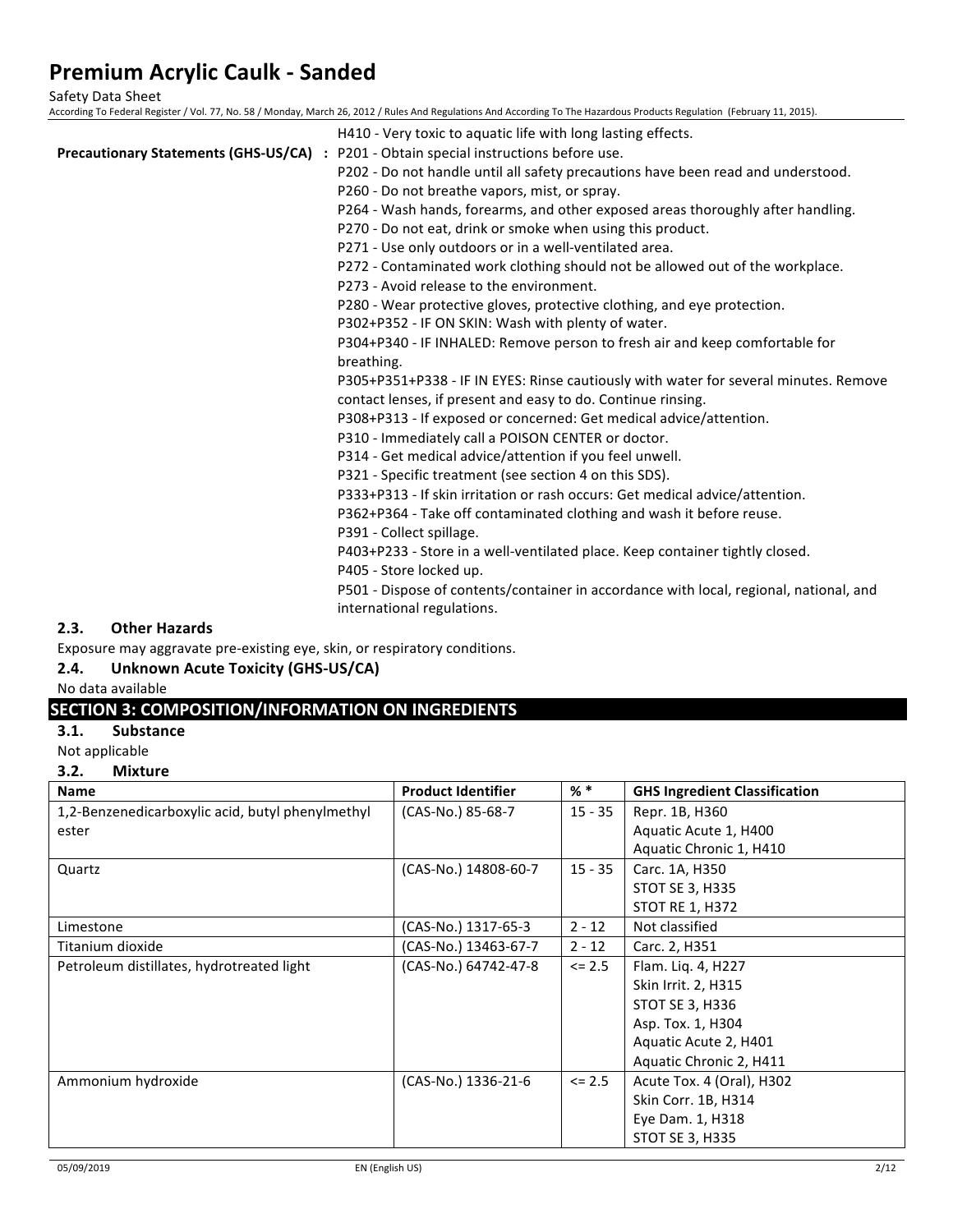Safety Data Sheet

According To Federal Register / Vol. 77, No. 58 / Monday, March 26, 2012 / Rules And Regulations And According To The Hazardous Products Regulation (February 11, 2015).

|                                                    |                       |            | Aquatic Acute 1, H400                      |
|----------------------------------------------------|-----------------------|------------|--------------------------------------------|
| Chlorothalonil                                     | (CAS-No.) 1897-45-6   | $\leq$ 2.5 | Acute Tox. 2 (Inhalation:dust, mist), H330 |
|                                                    |                       |            | Eye Dam. 1, H318                           |
|                                                    |                       |            | Skin Sens. 1, H317                         |
|                                                    |                       |            | Carc. 2, H351                              |
|                                                    |                       |            | <b>STOT SE 3, H335</b>                     |
|                                                    |                       |            | Aquatic Acute 1, H400                      |
|                                                    |                       |            | Aquatic Chronic 1, H410                    |
| Poly(oxy-1,2-ethanediyl), .alpha.-(4-nonylphenyl)- | (CAS-No.) 127087-87-0 | $\leq$ 2.5 | Acute Tox. 4 (Oral), H302                  |
| .omega.-hydroxy-, branched                         |                       |            | Skin Irrit. 2, H315                        |
|                                                    |                       |            | Eye Dam. 1, H318                           |
|                                                    |                       |            | Aquatic Acute 2, H401                      |
|                                                    |                       |            | Aquatic Chronic 2, H411                    |

Full text of H-phrases: see section 16

\*Percentages are listed in weight by weight percentage (w/w%) for liquid and solid ingredients. Gas ingredients are listed in volume by volume percentage  $(v/v\%)$ .

#### **SECTION 4: FIRST AID MEASURES**

#### **4.1. Description of First-aid Measures**

General: Never give anything by mouth to an unconscious person. If you feel unwell, seek medical advice (show the label where possible).

Inhalation: When symptoms occur: go into open air and ventilate suspected area. Remove to fresh air and keep at rest in a position comfortable for breathing. Get medical advice/attention.

**Skin Contact:** Remove contaminated clothing. Immediately drench affected area with water for at least 15 minutes. Obtain medical attention if irritation/rash develops or persists. If exposed or concerned: Get medical advice/attention.

Eye Contact: Immediately rinse with water for at least 30 minutes. Remove contact lenses, if present and easy to do. Continue rinsing. Get immediate medical advice/attention.

**Ingestion:** Rinse mouth. Do NOT induce vomiting. Obtain medical attention.

#### **4.2.** Most Important Symptoms and Effects Both Acute and Delayed

General: Harmful if inhaled. Causes serious eye damage. Causes skin irritation. Skin sensitization. May cause respiratory irritation. Causes damage to organs through prolonged or repeated exposure. May damage fertility. May damage the unborn child. May cause cancer.

Inhalation: Irritation of the respiratory tract and the other mucous membranes. Inhalation is likely to cause adverse health effects including but not limited to: irritation, difficulty breathing, and unconsciousness. In the event of dust exposure: Repeated exposure to respirable (airborne) crystalline silica dust will cause lung damage in the form of silicosis.

**Skin Contact:** May cause an allergic skin reaction. Redness, pain, swelling, itching, burning, dryness, and dermatitis.

**Eye Contact:** Causes permanent damage to the cornea, iris, or conjunctiva.

**Ingestion:** Ingestion may cause adverse effects.

Chronic Symptoms: May cause cancer. May damage fertility or the unborn child. Long term exposure to respirable crystalline silica results in a significant risk of developing silicosis and other non-malignant respiratory disease, lung cancer, kidney effects, and immune system effects.

#### **4.3. Indication of Any Immediate Medical Attention and Special Treatment Needed**

If exposed or concerned, get medical advice and attention. If medical advice is needed, have product container or label at hand.

#### **SECTION 5: FIRE-FIGHTING MEASURES**

#### **5.1. Extinguishing Media**

**Suitable Extinguishing Media:** Use extinguishing media appropriate for surrounding fire.

Unsuitable Extinguishing Media: Do not use a heavy water stream. Use of heavy stream of water may spread fire.

#### **5.2.** Special Hazards Arising From the Substance or Mixture

**Fire Hazard:** Not considered flammable but may burn at high temperatures.

**Explosion Hazard:** Product is not explosive. Exposure to heat may cause bursting.

Reactivity: Hazardous reactions will not occur under normal conditions.

#### **5.3. Advice for Firefighters**

**Precautionary Measures Fire:** Exercise caution when fighting any chemical fire. **Firefighting Instructions:** Use water spray or fog for cooling exposed containers.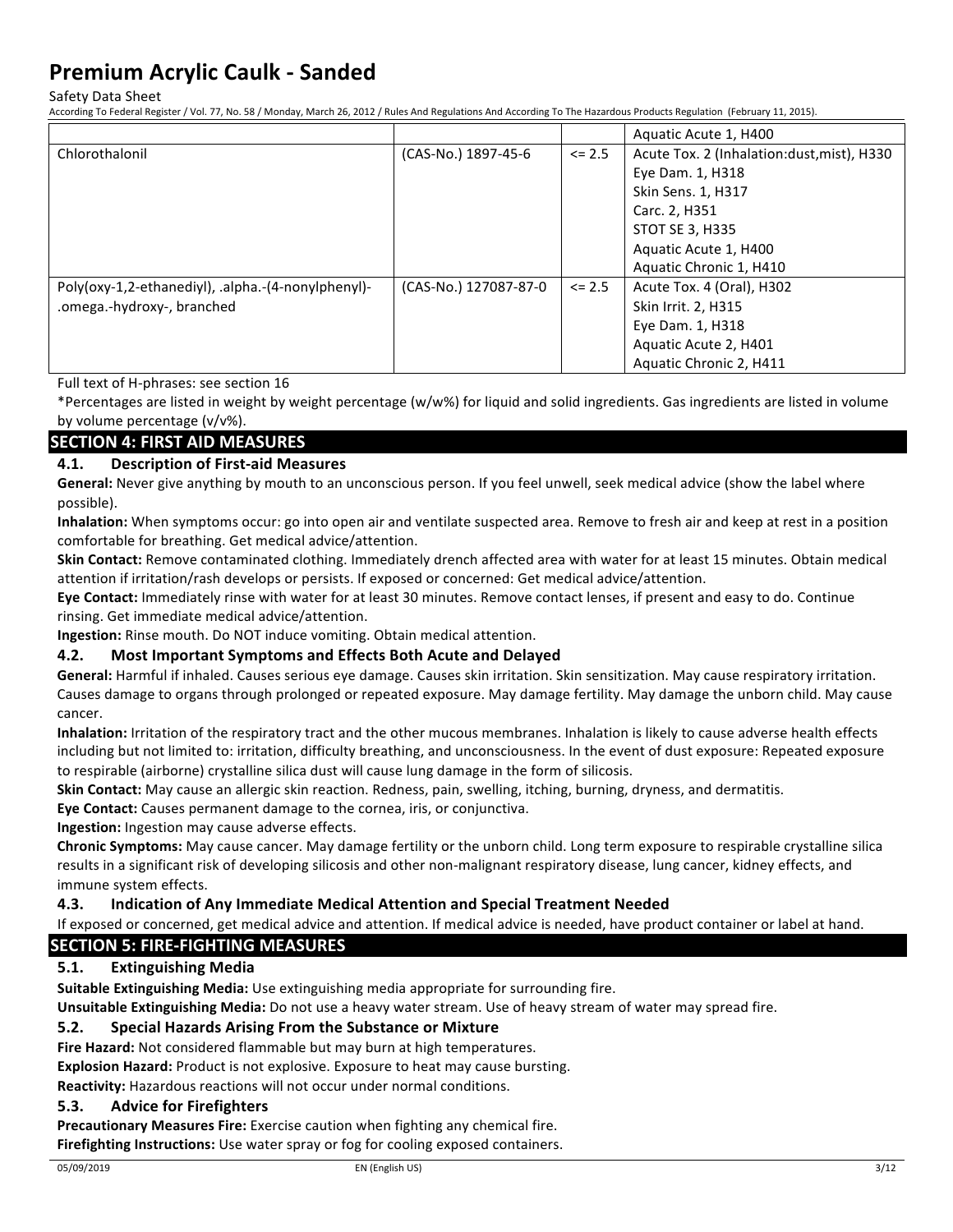Safety Data Sheet

According To Federal Register / Vol. 77, No. 58 / Monday, March 26, 2012 / Rules And Regulations And According To The Hazardous Products Regulation (February 11, 2015).

Protection During Firefighting: Do not enter fire area without proper protective equipment, including respiratory protection.

Hazardous Combustion Products: Irritating fumes, smoke, oxides of carbon and hydrocarbons. Ammonia. Hydrogen chloride. Nitrous gases.

**Other Information:** Do not allow run-off from fire fighting to enter drains or water courses.

#### **5.4. Reference to Other Sections**

Refer to Section 9 for flammability properties.

#### **SECTION 6: ACCIDENTAL RELEASE MEASURES**

#### **6.1. Personal Precautions, Protective Equipment and Emergency Procedures**

General Measures: Do not breathe vapor, mist or spray. Do not get in eyes, on skin, or on clothing. Do not handle until all safety precautions have been read and understood.

#### **6.1.1.** For Non-Emergency Personnel

**Protective Equipment:** Use appropriate personal protective equipment (PPE).

**Emergency Procedures:** Evacuate unnecessary personnel.

#### **6.1.2.** For Emergency Personnel

Protective Equipment: Equip cleanup crew with proper protection.

Emergency Procedures: Upon arrival at the scene, a first responder is expected to recognize the presence of dangerous goods, protect oneself and the public, secure the area, and call for the assistance of trained personnel as soon as conditions permit. Ventilate area.

#### **6.2. Environmental Precautions**

Prevent entry to sewers and public waters. Avoid release to the environment. Collect spillage.

#### **6.3.** Methods and Materials for Containment and Cleaning Up

For Containment: Contain any spills with dikes or absorbents to prevent migration and entry into sewers or streams. As an immediate precautionary measure, isolate spill or leak area in all directions. Ventilate area.

**Methods for Cleaning Up:** Clean up spills immediately and dispose of waste safely. Transfer spilled material to a suitable container for disposal. Contact competent authorities after a spill.

#### **6.4. Reference to Other Sections**

See Section 8 for exposure controls and personal protection and Section 13 for disposal considerations.

#### **SECTION 7: HANDLING AND STORAGE**

#### **7.1. Precautions for Safe Handling**

**Precautions for Safe Handling:** Obtain special instructions before use. Do not handle until all safety precautions have been read and understood. Do not get in eyes, on skin, or on clothing. Do not breathe vapors, mist, spray, dust, fume. Use only outdoors or in a well-ventilated area. Wash hands and other exposed areas with mild soap and water before eating, drinking or smoking and when leaving work.

Hygiene Measures: Handle in accordance with good industrial hygiene and safety procedures.

#### **7.2.** Conditions for Safe Storage, Including Any Incompatibilities

**Technical Measures:** Comply with applicable regulations.

Storage Conditions: Keep container closed when not in use. Store in a dry, cool place. Keep/Store away from direct sunlight, extremely high or low temperatures and incompatible materials. Store locked up/in a secure area.

**Incompatible Materials:** Strong acids, strong bases, strong oxidizers.

#### **7.3.** Specific End Use(s)

Caulk

### **SECTION 8: EXPOSURE CONTROLS/PERSONAL PROTECTION**

### **8.1. Control Parameters**

For substances listed in section 3 that are not listed here, there are no established Exposure limits from the manufacturer, supplier, importer, or the appropriate advisory agency including: ACGIH (TLV), AIHA (WEEL), NIOSH (REL), OSHA (PEL), or Canadian provincial governments.

| Quartz (14808-60-7) |                                     |                                                         |
|---------------------|-------------------------------------|---------------------------------------------------------|
| <b>USA ACGIH</b>    | ACGIH TWA $(mg/m3)$                 | 0.025 mg/m <sup>3</sup> (respirable particulate matter) |
| <b>USA ACGIH</b>    | <b>ACGIH chemical category</b>      | A2 - Suspected Human Carcinogen                         |
| <b>USA OSHA</b>     | OSHA PEL (TWA) (mg/m <sup>3</sup> ) | 50 μg/m <sup>3</sup> (Respirable crystalline silica)    |
| USA NIOSH           | NIOSH REL (TWA) $(mg/m3)$           | 0.05 mg/m <sup>3</sup> (respirable dust)                |
| <b>USA IDLH</b>     | US IDLH $(mg/m3)$                   | 50 mg/m <sup>3</sup> (respirable dust)                  |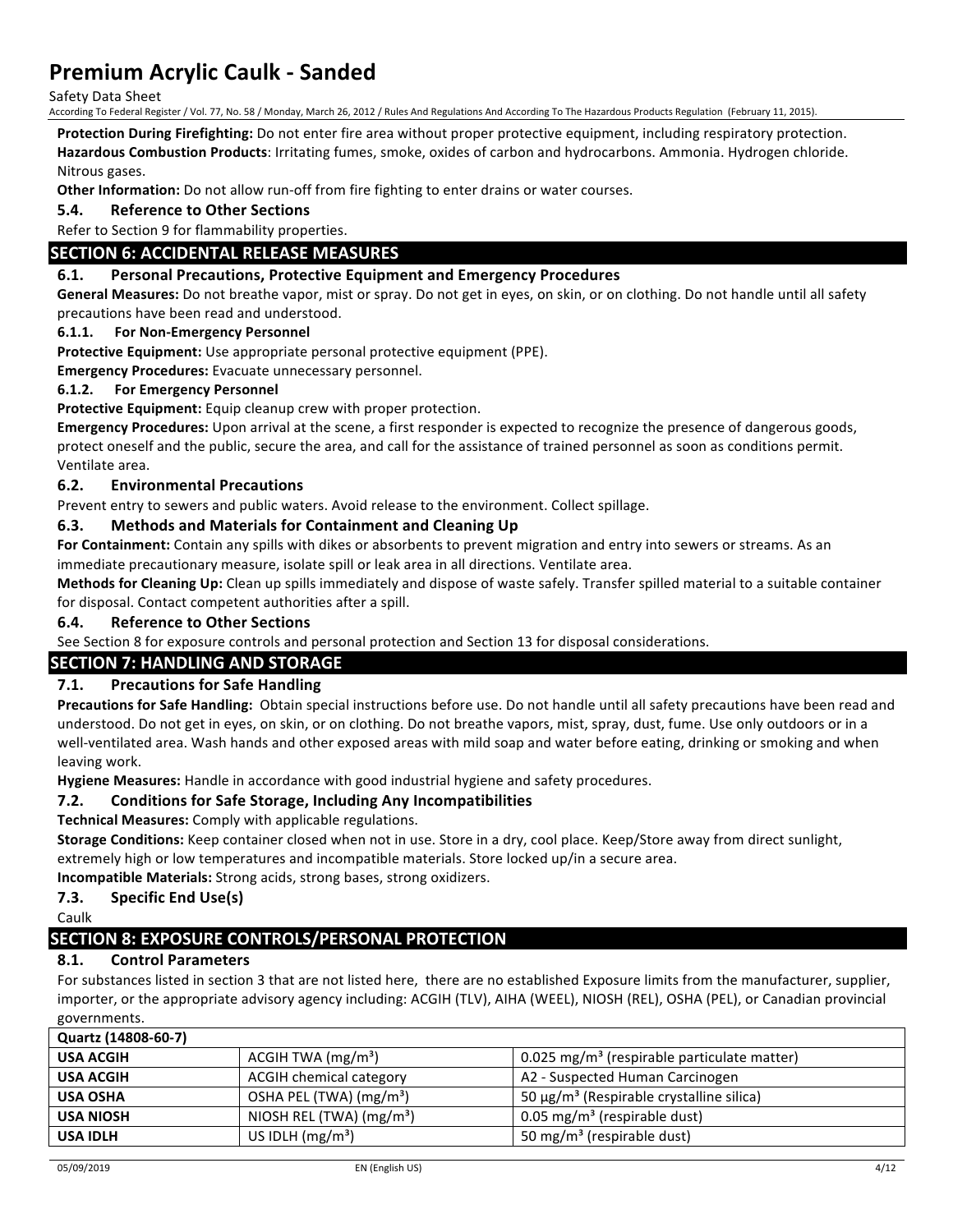Safety Data Sheet

According To Federal Register / Vol. 77, No. 58 / Monday, March 26, 2012 / Rules And Regulations And According To The Hazardous Products Regulation (February 11, 2015).

| <b>Alberta</b>                       | OEL TWA (mg/m <sup>3</sup> )                                          | $0.025$ mg/m <sup>3</sup> (respirable particulate)                  |
|--------------------------------------|-----------------------------------------------------------------------|---------------------------------------------------------------------|
| <b>British Columbia</b>              | OEL TWA (mg/m <sup>3</sup> )                                          | $0.025$ mg/m <sup>3</sup> (respirable)                              |
| Manitoba                             | OEL TWA (mg/m <sup>3</sup> )                                          | 0.025 mg/m <sup>3</sup> (respirable particulate matter)             |
| <b>New Brunswick</b>                 | OEL TWA (mg/m <sup>3</sup> )                                          | 0.1 mg/m <sup>3</sup> (respirable fraction)                         |
| <b>Newfoundland &amp; Labrador</b>   | OEL TWA (mg/m <sup>3</sup> )                                          | 0.025 mg/m <sup>3</sup> (respirable particulate matter)             |
| Nova Scotia                          | OEL TWA (mg/m <sup>3</sup> )                                          | 0.025 mg/m <sup>3</sup> (respirable particulate matter)             |
| <b>Nunavut</b>                       | OEL TWA (mg/m <sup>3</sup> )                                          | 0.05 mg/m <sup>3</sup> (respirable fraction (Silica - crystalline)  |
| <b>Northwest Territories</b>         | OEL TWA (mg/m <sup>3</sup> )                                          | 0.05 mg/m <sup>3</sup> (respirable fraction (Silica - crystalline)  |
| Ontario                              | OEL TWA (mg/m <sup>3</sup> )                                          | 0.1 mg/m <sup>3</sup> (designated substances regulation-respirable  |
|                                      |                                                                       | (Silica, crystalline)                                               |
| <b>Prince Edward Island</b>          | OEL TWA (mg/m <sup>3</sup> )                                          | 0.025 mg/m <sup>3</sup> (respirable particulate matter)             |
| Québec                               | VEMP ( $mg/m3$ )                                                      | $0.1$ mg/m <sup>3</sup> (respirable dust)                           |
| Saskatchewan                         | OEL TWA (mg/m <sup>3</sup> )                                          | 0.05 mg/m <sup>3</sup> (respirable fraction (Silica - crystalline   |
|                                      |                                                                       | (Trydimite removed))                                                |
| Yukon                                | OEL TWA (mg/m <sup>3</sup> )                                          | 300 particle/mL (Silica - Quartz, crystalline)                      |
| Limestone (1317-65-3)                |                                                                       |                                                                     |
| <b>USA OSHA</b>                      | OSHA PEL (TWA) (mg/m <sup>3</sup> )                                   | 15 mg/m <sup>3</sup> (total dust)                                   |
|                                      |                                                                       | 5 mg/m <sup>3</sup> (respirable fraction)                           |
| <b>USA NIOSH</b>                     | NIOSH REL (TWA) (mg/m <sup>3</sup> )                                  | 10 mg/m <sup>3</sup> (total dust)                                   |
|                                      |                                                                       | 5 mg/m <sup>3</sup> (respirable dust)                               |
| <b>Alberta</b>                       | OEL TWA (mg/m <sup>3</sup> )                                          | $10 \text{ mg/m}^3$                                                 |
| <b>British Columbia</b>              | OEL STEL (mg/m <sup>3</sup> )                                         | 20 mg/m $3$ (total)                                                 |
| <b>British Columbia</b>              | OEL TWA (mg/m <sup>3</sup> )                                          | 10 mg/m <sup>3</sup> (total dust)                                   |
|                                      |                                                                       | 3 mg/m <sup>3</sup> (respirable fraction)                           |
| <b>New Brunswick</b>                 | OEL TWA (mg/m <sup>3</sup> )                                          | 10 mg/m <sup>3</sup> (particulate matter containing no Asbestos and |
|                                      |                                                                       | <1% Crystalline silica)                                             |
| <b>Nunavut</b>                       | OEL STEL (mg/m <sup>3</sup> )                                         | $20$ mg/m <sup>3</sup>                                              |
| <b>Nunavut</b>                       | OEL TWA (mg/m <sup>3</sup> )                                          | $10 \text{ mg/m}^3$                                                 |
| <b>Northwest Territories</b>         | OEL STEL (mg/m <sup>3</sup> )                                         | $20 \text{ mg/m}^3$                                                 |
| <b>Northwest Territories</b>         | OEL TWA (mg/m <sup>3</sup> )                                          | $10 \text{ mg/m}^3$                                                 |
| Québec                               | VEMP ( $mg/m3$ )                                                      | 10 mg/m <sup>3</sup> (Limestone, containing no Asbestos and <1%     |
|                                      |                                                                       | Crystalline silica-total dust)                                      |
| Saskatchewan                         | OEL STEL (mg/m <sup>3</sup> )                                         | $20 \text{ mg/m}^3$                                                 |
| Saskatchewan                         | OEL TWA (mg/m <sup>3</sup> )                                          | $10 \text{ mg/m}^3$                                                 |
| Yukon                                | OEL STEL (mg/m <sup>3</sup> )                                         | $20 \text{ mg/m}^3$                                                 |
| Yukon                                | OEL TWA (mg/m <sup>3</sup> )                                          | 30 mppcf<br>$10 \text{ mg/m}^3$                                     |
|                                      |                                                                       |                                                                     |
| Titanium dioxide (13463-67-7)        |                                                                       |                                                                     |
| <b>USA ACGIH</b><br><b>USA ACGIH</b> | ACGIH TWA (mg/m <sup>3</sup> )                                        | $10 \text{ mg/m}^3$<br>Not Classifiable as a Human Carcinogen       |
| <b>USA OSHA</b>                      | <b>ACGIH chemical category</b><br>OSHA PEL (TWA) (mg/m <sup>3</sup> ) | 15 mg/m <sup>3</sup> (total dust)                                   |
| <b>USA NIOSH</b>                     | NIOSH REL (TWA) (mg/m <sup>3</sup> )                                  | 2.4 mg/m <sup>3</sup> (CIB 63-fine)                                 |
|                                      |                                                                       | 0.3 mg/m <sup>3</sup> (CIB 63-ultrafine, including engineered       |
|                                      |                                                                       | nanoscale)                                                          |
| <b>USA IDLH</b>                      | US IDLH $(mg/m3)$                                                     | 5000 mg/m <sup>3</sup>                                              |
| Alberta                              | OEL TWA (mg/m <sup>3</sup> )                                          | $10 \text{ mg/m}^3$                                                 |
| <b>British Columbia</b>              | OEL TWA (mg/m <sup>3</sup> )                                          | 10 mg/m <sup>3</sup> (total dust)                                   |
|                                      |                                                                       | 3 mg/m <sup>3</sup> (respirable fraction)                           |
| Manitoba                             | OEL TWA (mg/m <sup>3</sup> )                                          | $10 \text{ mg/m}^3$                                                 |
| <b>New Brunswick</b>                 | OEL TWA (mg/m <sup>3</sup> )                                          | $10 \text{ mg/m}^3$                                                 |
| <b>Newfoundland &amp; Labrador</b>   | OEL TWA (mg/m <sup>3</sup> )                                          | $10 \text{ mg/m}^3$                                                 |
| <b>Nova Scotia</b>                   | OEL TWA (mg/m <sup>3</sup> )                                          | $10 \text{ mg/m}^3$                                                 |
|                                      |                                                                       |                                                                     |

05/09/2019 EN (English US) 5/12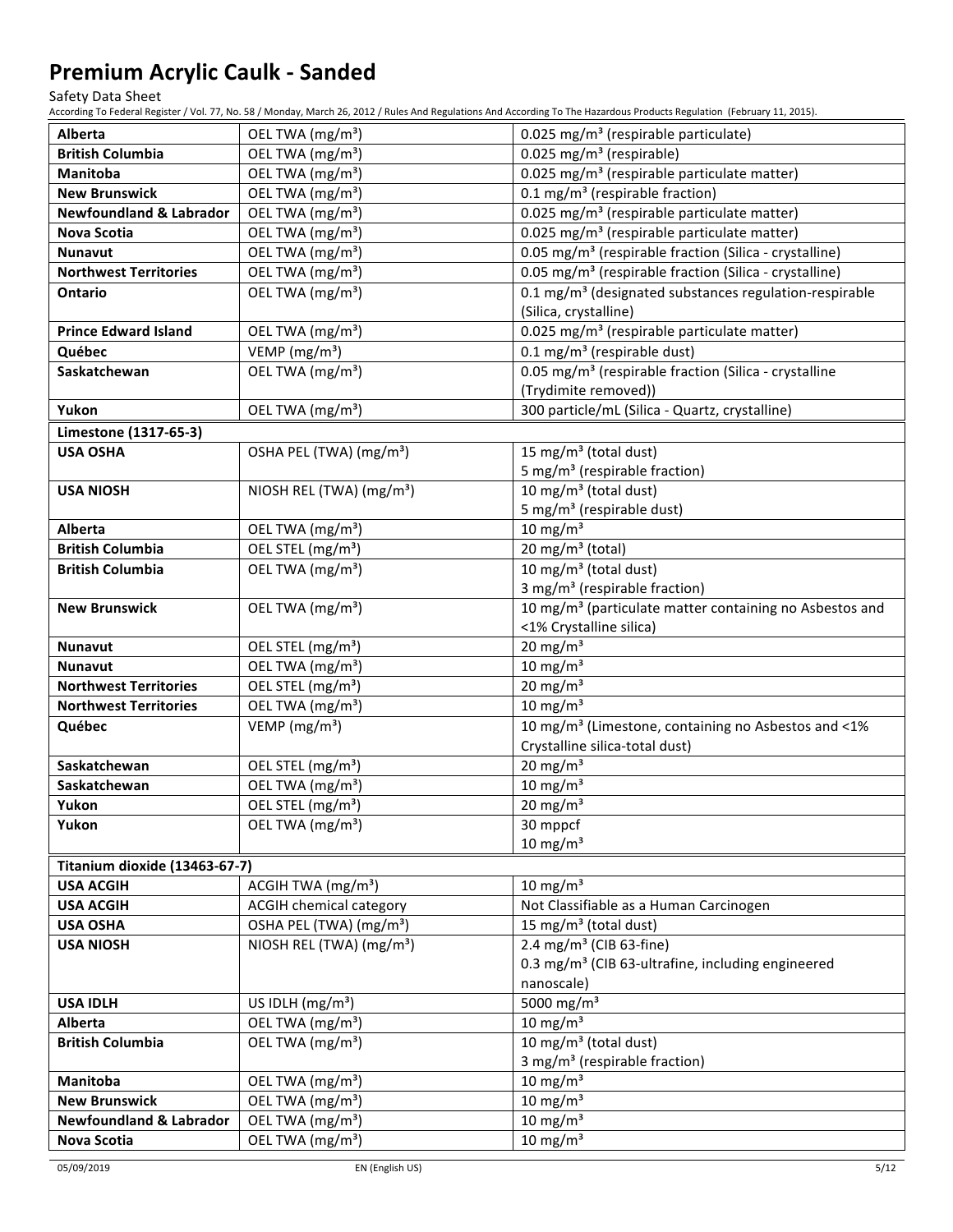#### Safety Data Sheet

According To Federal Register / Vol. 77, No. 58 / Monday, March 26, 2012 / Rules And Regulations And According To The Hazardous Products Regulation (February 11, 2015).

| <b>Nunavut</b>                                         | OEL STEL (mg/m <sup>3</sup> ) | $20 \text{ mg/m}^3$                                                  |
|--------------------------------------------------------|-------------------------------|----------------------------------------------------------------------|
| <b>Nunavut</b>                                         | OEL TWA (mg/m <sup>3</sup> )  | 10 mg/m <sup>3</sup>                                                 |
| <b>Northwest Territories</b>                           | OEL STEL (mg/m <sup>3</sup> ) | $20 \text{ mg/m}^3$                                                  |
| <b>Northwest Territories</b>                           | OEL TWA (mg/m <sup>3</sup> )  | 10 mg/m $3$                                                          |
| Ontario                                                | OEL TWA (mg/m <sup>3</sup> )  | 10 mg/m $3$                                                          |
| <b>Prince Edward Island</b>                            | OEL TWA (mg/m <sup>3</sup> )  | 10 mg/m $3$                                                          |
| Québec                                                 | VEMP ( $mg/m3$ )              | 10 mg/m <sup>3</sup> (containing no Asbestos and <1% Crystalline     |
|                                                        |                               | silica-total dust)                                                   |
| Saskatchewan                                           | OEL STEL (mg/m <sup>3</sup> ) | $20 \text{ mg/m}^3$                                                  |
| Saskatchewan                                           | OEL TWA (mg/m <sup>3</sup> )  | 10 mg/m $3$                                                          |
| Yukon                                                  | OEL STEL (mg/m <sup>3</sup> ) | $20 \text{ mg/m}^3$                                                  |
| Yukon                                                  | OEL TWA (mg/m <sup>3</sup> )  | 30 mppcf                                                             |
|                                                        |                               | $10 \text{ mg/m}^3$                                                  |
| Petroleum distillates, hydrotreated light (64742-47-8) |                               |                                                                      |
| <b>British Columbia</b>                                | OEL TWA (mg/m <sup>3</sup> )  | 200 mg/m <sup>3</sup> (application restricted to conditions in which |
|                                                        |                               | there are negligible aerosol exposures)                              |

#### **8.2. Exposure Controls**

Appropriate Engineering Controls: Emergency eye wash fountains and safety showers should be available in the immediate vicinity of any potential exposure. Ensure adequate ventilation, especially in confined areas. Ensure all national/local regulations are observed. Gas detectors should be used when toxic gases may be released.

Personal Protective Equipment: Gloves. Protective clothing. Protective goggles. Insufficient ventilation: wear respiratory protection.



**Materials for Protective Clothing:** Chemically resistant materials and fabrics.

**Hand Protection:** Wear protective gloves.

**Eye and Face Protection:** Chemical safety goggles.

**Skin and Body Protection:** Wear suitable protective clothing.

Respiratory Protection: If exposure limits are exceeded or irritation is experienced, approved respiratory protection should be worn. In case of inadequate ventilation, oxygen deficient atmosphere, or where exposure levels are not known wear approved respiratory protection.

Other Information: When using, do not eat, drink or smoke.

#### **SECTION 9: PHYSICAL AND CHEMICAL PROPERTIES**

| <b>Information on Basic Physical and Chemical Properties</b><br>9.1. |                                |  |
|----------------------------------------------------------------------|--------------------------------|--|
| <b>Physical State</b>                                                | Liquid                         |  |
| Appearance                                                           | White paste                    |  |
| Odor                                                                 | Acrylic-like                   |  |
| <b>Odor Threshold</b>                                                | Not available                  |  |
| рH                                                                   | $7.5 - 8.5$                    |  |
| <b>Evaporation Rate</b>                                              | Not available                  |  |
| <b>Melting Point</b>                                                 | Not available                  |  |
| <b>Freezing Point</b>                                                | Not available                  |  |
| <b>Boiling Point</b>                                                 | $>$ 37.78 °C (100 °F)          |  |
| <b>Flash Point</b>                                                   | > 93.89 °C Closed cup (201 °F) |  |
| <b>Auto-ignition Temperature</b>                                     | Not available                  |  |
| <b>Decomposition Temperature</b>                                     | Not available                  |  |
| Flammability (solid, gas)                                            | Not applicable                 |  |
| <b>Lower Flammable Limit</b>                                         | Not available                  |  |
| <b>Upper Flammable Limit</b>                                         | Not available                  |  |
| <b>Vapor Pressure</b>                                                | Not available<br>٠             |  |
| <b>Relative Vapor Density at 20°C</b>                                | Not available<br>٠             |  |
| <b>Relative Density</b>                                              | Not available                  |  |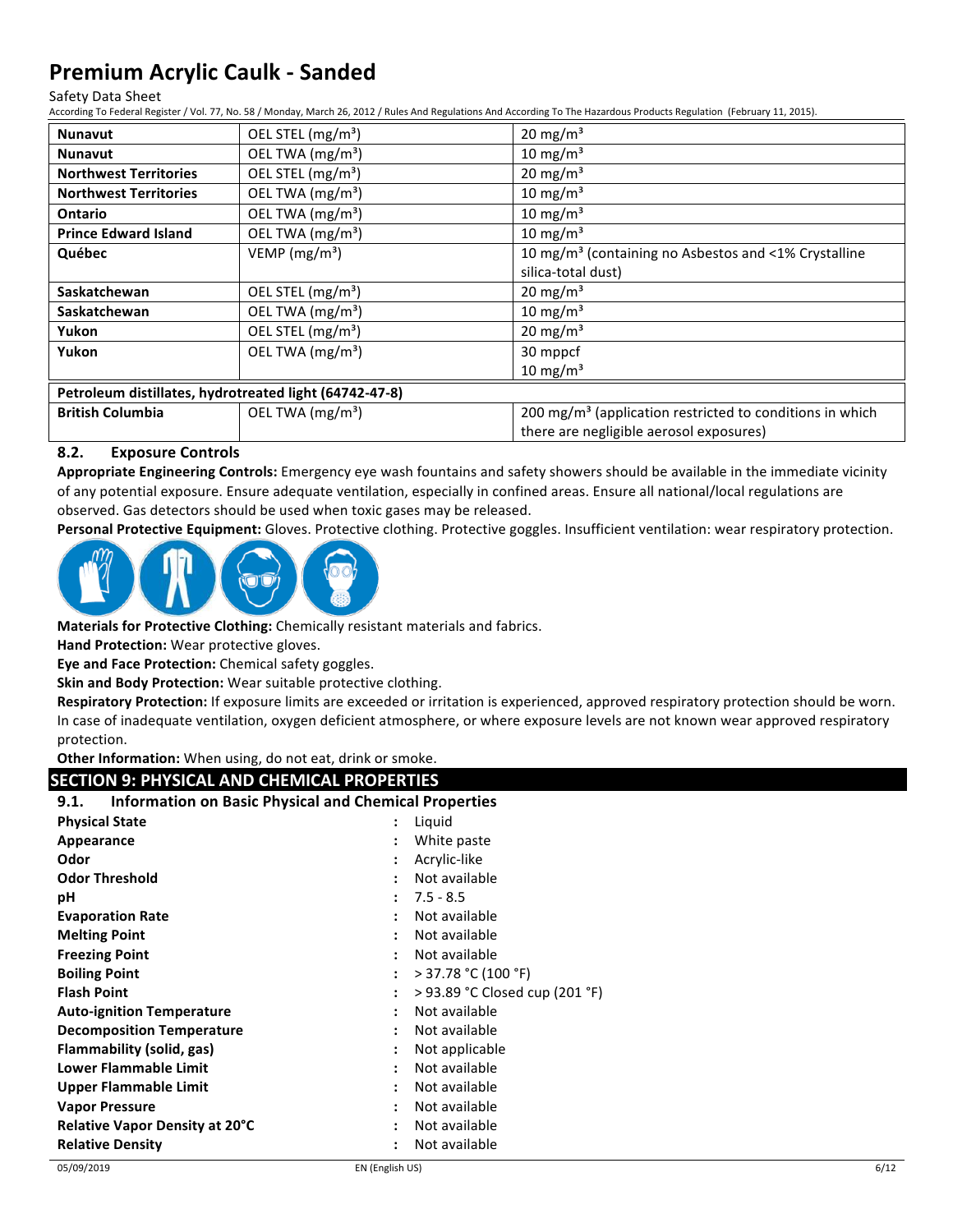| FICHING AU VIIL CAUIN - JANUEU<br>Safety Data Sheet                                 | According To Federal Register / Vol. 77, No. 58 / Monday, March 26, 2012 / Rules And Regulations And According To The Hazardous Products Regulation (February 11, 2015). |  |  |
|-------------------------------------------------------------------------------------|--------------------------------------------------------------------------------------------------------------------------------------------------------------------------|--|--|
| <b>Density</b>                                                                      | 1.68 g/cm <sup>3</sup> (14.0196 lbs/gal)                                                                                                                                 |  |  |
| <b>Specific Gravity</b>                                                             | Not available                                                                                                                                                            |  |  |
| Solubility                                                                          | Soluble in water                                                                                                                                                         |  |  |
| <b>Partition Coefficient: N-Octanol/Water</b>                                       | Not available                                                                                                                                                            |  |  |
| <b>Viscosity</b>                                                                    | Not available<br>$\ddot{\phantom{a}}$                                                                                                                                    |  |  |
| <b>SECTION 10: STABILITY AND REACTIVITY</b>                                         |                                                                                                                                                                          |  |  |
| Reactivity: Hazardous reactions will not occur under normal conditions.<br>10.1.    |                                                                                                                                                                          |  |  |
| 10.2.<br><b>Chemical Stability:</b>                                                 | Stable under recommended handling and storage conditions (see section 7).                                                                                                |  |  |
| 10.3.<br><b>Possibility of Hazardous Reactions:</b>                                 | Hazardous polymerization will not occur.                                                                                                                                 |  |  |
| 10.4.                                                                               | Conditions to Avoid: Direct sunlight, extremely high or low temperatures, and incompatible materials.                                                                    |  |  |
| 10.5.<br>Incompatible Materials: Strong acids, strong bases, strong oxidizers.      |                                                                                                                                                                          |  |  |
| 10.6.<br>Hazardous Decomposition Products: Ammonia                                  |                                                                                                                                                                          |  |  |
| <b>SECTION 11: TOXICOLOGICAL INFORMATION</b>                                        |                                                                                                                                                                          |  |  |
| 11.1.<br><b>Information on Toxicological Effects - Product</b>                      |                                                                                                                                                                          |  |  |
| <b>Acute Toxicity (Oral): Not classified</b>                                        |                                                                                                                                                                          |  |  |
| <b>Acute Toxicity (Dermal): Not classified</b>                                      |                                                                                                                                                                          |  |  |
| Acute Toxicity (Inhalation): Harmful if inhaled.                                    |                                                                                                                                                                          |  |  |
| LD50 and LC50 Data:                                                                 |                                                                                                                                                                          |  |  |
| <b>Premium Acrylic Caulk - Sanded</b>                                               |                                                                                                                                                                          |  |  |
| ATE US/CA (dust, mist)                                                              | 4.00 mg/l/4h                                                                                                                                                             |  |  |
| Skin Corrosion/Irritation: Causes skin irritation. (pH: 7.5 - 8.5)                  |                                                                                                                                                                          |  |  |
| Eye Damage/Irritation: Causes serious eye damage. (pH: 7.5 - 8.5)                   |                                                                                                                                                                          |  |  |
| Respiratory or Skin Sensitization: May cause an allergic skin reaction.             |                                                                                                                                                                          |  |  |
| Germ Cell Mutagenicity: Not classified                                              |                                                                                                                                                                          |  |  |
| Carcinogenicity: May cause cancer.                                                  |                                                                                                                                                                          |  |  |
|                                                                                     | Specific Target Organ Toxicity (Repeated Exposure): Causes damage to organs (lungs) through prolonged or repeated exposure                                               |  |  |
| (Inhalation).                                                                       |                                                                                                                                                                          |  |  |
| Reproductive Toxicity: May damage fertility or the unborn child.                    |                                                                                                                                                                          |  |  |
| Specific Target Organ Toxicity (Single Exposure): May cause respiratory irritation. |                                                                                                                                                                          |  |  |
| <b>Aspiration Hazard: Not classified</b>                                            |                                                                                                                                                                          |  |  |
|                                                                                     | Symptoms/Injuries After Inhalation: Irritation of the respiratory tract and the other mucous membranes. Inhalation is likely to cause                                    |  |  |
|                                                                                     | adverse health effects including but not limited to: irritation, difficulty breathing, and unconsciousness. In the event of dust exposure:                               |  |  |
|                                                                                     | Repeated exposure to respirable (airborne) crystalline silica dust will cause lung damage in the form of silicosis.                                                      |  |  |

Symptoms/Injuries After Skin Contact: May cause an allergic skin reaction. Redness, pain, swelling, itching, burning, dryness, and dermatitis.

Symptoms/Injuries After Eye Contact: Causes permanent damage to the cornea, iris, or conjunctiva.

Symptoms/Injuries After Ingestion: Ingestion may cause adverse effects.

**Chronic Symptoms:** May cause cancer. May damage fertility or the unborn child. Long term exposure to respirable crystalline silica results in a significant risk of developing silicosis and other non-malignant respiratory disease, lung cancer, kidney effects, and immune system effects.

#### **11.2. Information on Toxicological Effects - Ingredient(s)**

#### **LD50 and LC50 Data:**

| 1,2-Benzenedicarboxylic acid, butyl phenylmethyl ester (85-68-7) |                 |  |
|------------------------------------------------------------------|-----------------|--|
| LD50 Oral Rat                                                    | 2330 mg/kg      |  |
| <b>LD50 Dermal Rat</b>                                           | $6700$ mg/kg    |  |
| <b>LC50 Inhalation Rat</b>                                       | $> 6.7$ mg/l/4h |  |
| Quartz (14808-60-7)                                              |                 |  |
| LD50 Oral Rat                                                    | $>$ 5000 mg/kg  |  |
| <b>LD50 Dermal Rat</b>                                           | $>$ 5000 mg/kg  |  |
| Titanium dioxide (13463-67-7)                                    |                 |  |
| LD50 Oral Rat                                                    | $>10000$ mg/kg  |  |
| Petroleum distillates, hydrotreated light (64742-47-8)           |                 |  |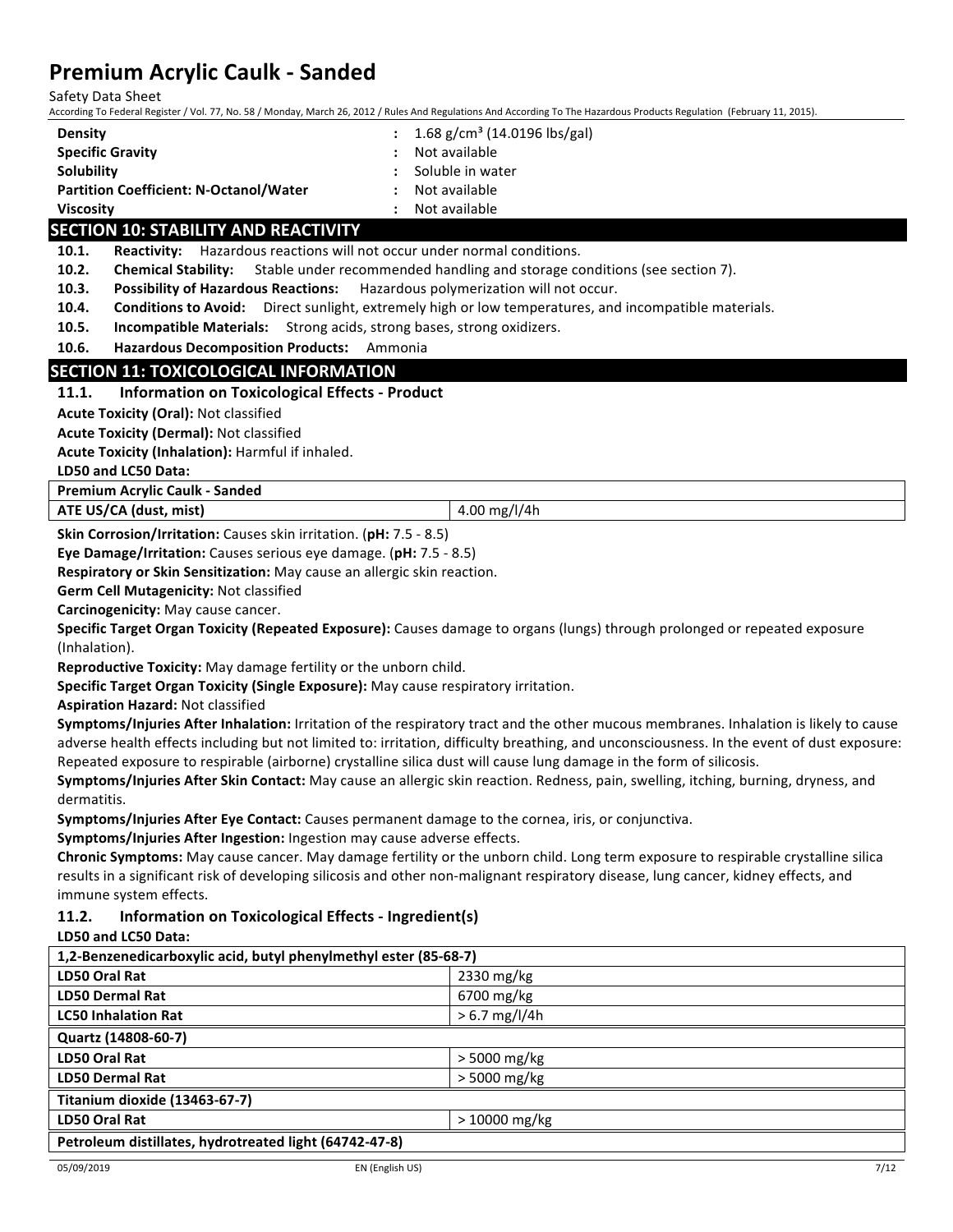Safety Data Sheet

According To Federal Register / Vol. 77, No. 58 / Monday, March 26, 2012 / Rules And Regulations And According To The Hazardous Products Regulation (February 11, 2015).

| LD50 Oral Rat                                                                              |                                                                               | > 5000 mg/kg                                                          |  |
|--------------------------------------------------------------------------------------------|-------------------------------------------------------------------------------|-----------------------------------------------------------------------|--|
| <b>LD50 Dermal Rabbit</b>                                                                  |                                                                               | > 2000 mg/kg                                                          |  |
| <b>LC50 Inhalation Rat</b>                                                                 |                                                                               | > 5.2 mg/l/4h No deaths resulted. At necropsy, no significant effects |  |
|                                                                                            |                                                                               | were found in the lungs.                                              |  |
| Ammonium hydroxide (1336-21-6)                                                             |                                                                               |                                                                       |  |
| <b>LD50 Oral Rat</b>                                                                       |                                                                               | 350 mg/kg                                                             |  |
| Chlorothalonil (1897-45-6)                                                                 |                                                                               |                                                                       |  |
| LD50 Oral Rat                                                                              |                                                                               | 3500 - 4800 mg/kg                                                     |  |
| <b>LD50 Dermal Rat</b>                                                                     |                                                                               | 2020 mg/kg                                                            |  |
| <b>LD50 Dermal Rabbit</b>                                                                  |                                                                               | > 2000 mg/kg                                                          |  |
| <b>LC50 Inhalation Rat</b>                                                                 |                                                                               | 2.52 - 13 mg/l/4h                                                     |  |
| <b>LC50 Inhalation Rat</b>                                                                 |                                                                               | $0.1$ mg/l/4h                                                         |  |
| Poly(oxy-1,2-ethanediyl), .alpha.-(4-nonylphenyl)-.omega.-hydroxy-, branched (127087-87-0) |                                                                               |                                                                       |  |
| <b>LD50 Oral Rat</b>                                                                       |                                                                               | 1310 mg/kg                                                            |  |
| 1,2-Benzenedicarboxylic acid, butyl phenylmethyl ester (85-68-7)                           |                                                                               |                                                                       |  |
| <b>IARC Group</b>                                                                          |                                                                               | 3                                                                     |  |
| <b>National Toxicology Program (NTP) Status</b>                                            |                                                                               | Evidence of Carcinogenicity.                                          |  |
| Quartz (14808-60-7)                                                                        |                                                                               |                                                                       |  |
| <b>IARC Group</b>                                                                          |                                                                               | $\mathbf{1}$                                                          |  |
| <b>National Toxicology Program (NTP) Status</b>                                            |                                                                               | Known Human Carcinogens.                                              |  |
| <b>OSHA Hazard Communication Carcinogen List</b>                                           |                                                                               | In OSHA Hazard Communication Carcinogen list.                         |  |
| Titanium dioxide (13463-67-7)                                                              |                                                                               |                                                                       |  |
| <b>IARC Group</b>                                                                          |                                                                               | 2B                                                                    |  |
| <b>OSHA Hazard Communication Carcinogen List</b>                                           |                                                                               | In OSHA Hazard Communication Carcinogen list.                         |  |
| Chlorothalonil (1897-45-6)                                                                 |                                                                               |                                                                       |  |
| <b>IARC Group</b>                                                                          |                                                                               | 2B                                                                    |  |
| <b>National Toxicology Program (NTP) Status</b>                                            |                                                                               | Evidence of Carcinogenicity.                                          |  |
| <b>OSHA Hazard Communication Carcinogen List</b>                                           |                                                                               | In OSHA Hazard Communication Carcinogen list.                         |  |
| <b>SECTION 12: ECOLOGICAL INFORMATION</b>                                                  |                                                                               |                                                                       |  |
| 12.1.<br><b>Toxicity</b>                                                                   |                                                                               |                                                                       |  |
| Ecology - General: Very toxic to aquatic life with long lasting effects.                   |                                                                               |                                                                       |  |
| 1,2-Benzenedicarboxylic acid, butyl phenylmethyl ester (85-68-7)                           |                                                                               |                                                                       |  |
| LC50 Fish 1                                                                                | 1.0 - 10.0 mg/l (Exposure time: 96 h - Species: Oncorhynchus mykiss [static]) |                                                                       |  |
| EC50 Daphnia 1                                                                             | 0.9 - 1.1 mg/l (Exposure time: 48 h - Species: Daphnia magna [Static])        |                                                                       |  |
| LC50 Fish 2                                                                                | 0.82 mg/l (Exposure time: 96 h - Species: Oncorhynchus mykiss [flow-through]) |                                                                       |  |
| EC50 Daphnia 2                                                                             | > 0.76 mg/l (Exposure time: 48 h - Species: Daphnia magna [Flow through])     |                                                                       |  |
| <b>NOEC Chronic Fish</b>                                                                   | 0.0675 mg/l (Species: Pimephales promelas)                                    |                                                                       |  |
| Petroleum distillates, hydrotreated light (64742-47-8)                                     |                                                                               |                                                                       |  |
| LC50 Fish 1                                                                                | 45 mg/l (Exposure time: 96 h - Species: Pimephales promelas [flow-through])   |                                                                       |  |

|                                                                                            | <del>, and the component component of the component production</del> them controlled the component of the component of the |  |  |
|--------------------------------------------------------------------------------------------|----------------------------------------------------------------------------------------------------------------------------|--|--|
| LC50 Fish 2                                                                                | 2.2 mg/l (Exposure time: 96 h - Species: Lepomis macrochirus [static])                                                     |  |  |
| Ammonium hydroxide (1336-21-6)                                                             |                                                                                                                            |  |  |
| LC50 Fish 1                                                                                | 8.2 mg/l (Exposure time: 96 h - Species: Pimephales promelas)                                                              |  |  |
| EC50 Daphnia 1                                                                             | 0.66 mg/l (Exposure time: 48 h - Species: water flea)                                                                      |  |  |
| EC50 Daphnia 2                                                                             | 0.66 mg/l (Exposure time: 48 h - Species: Daphnia pulex)                                                                   |  |  |
| <b>NOEC Chronic Crustacea</b>                                                              | $3.47 \text{ mg/l}$                                                                                                        |  |  |
| Chlorothalonil (1897-45-6)                                                                 |                                                                                                                            |  |  |
| LC50 Fish 1                                                                                | 0.012 mg/l (Exposure time: 96 h - Species: Oncorhynchus mykiss [semi-static])                                              |  |  |
| EC50 Daphnia 1                                                                             | 0.0342 - 0.143 mg/l (Exposure time: 48 h - Species: Daphnia magna [Static])                                                |  |  |
| LC50 Fish 2                                                                                | 0.0076 mg/l (Exposure time: 96 h - Species: Oncorhynchus mykiss [flow-through])                                            |  |  |
| Poly(oxy-1,2-ethanediyl), .alpha.-(4-nonylphenyl)-.omega.-hydroxy-, branched (127087-87-0) |                                                                                                                            |  |  |
|                                                                                            |                                                                                                                            |  |  |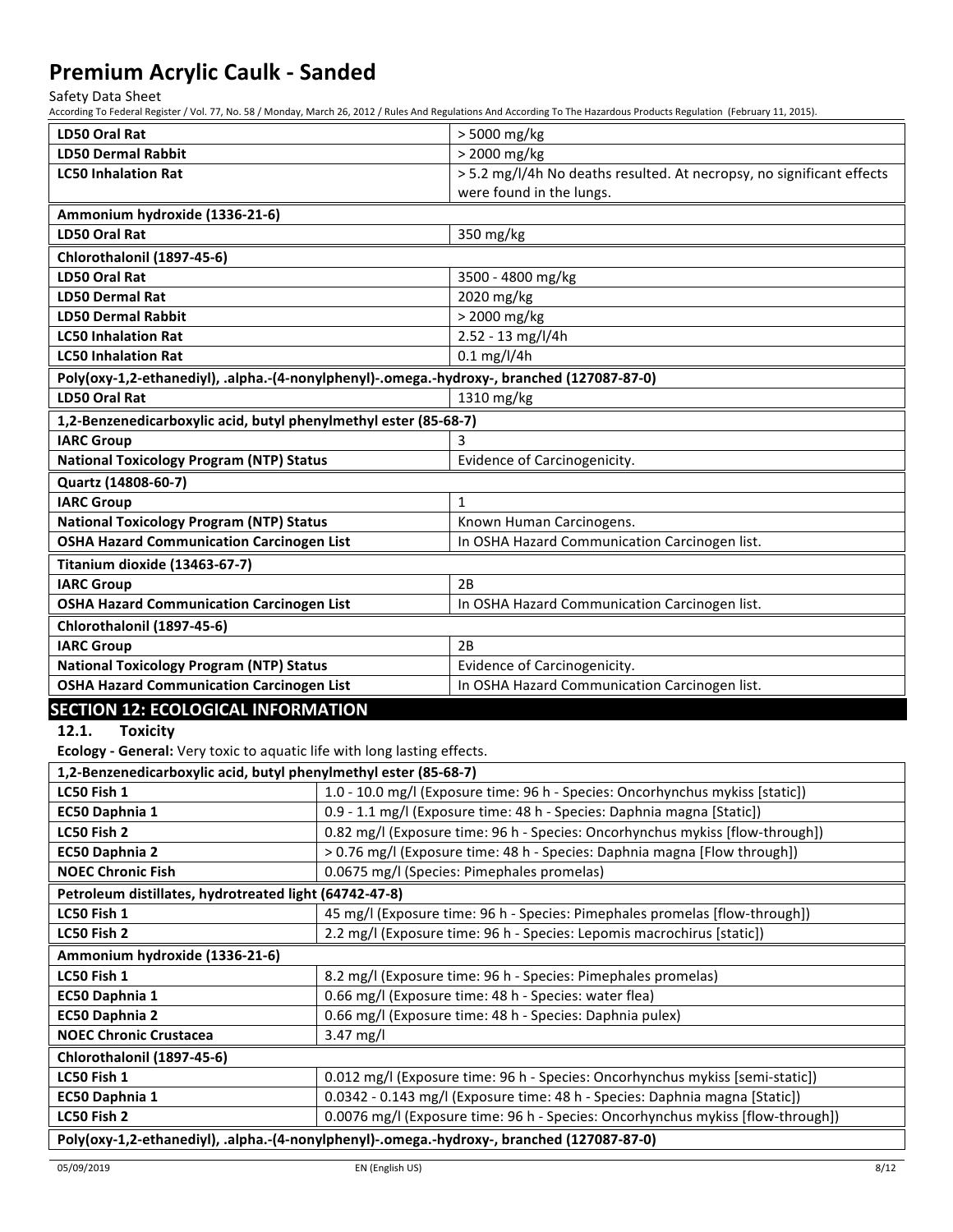Safety Data Sheet

According To Federal Register / Vol. 77, No. 58 / Monday, March 26, 2012 / Rules And Regulations And According To The Hazardous Products Regulation (February 11, 2015).

| LC50 Fish 1                                                      | $11.6$ mg/l                                             |  |
|------------------------------------------------------------------|---------------------------------------------------------|--|
| <b>Persistence and Degradability</b><br>12.2.                    |                                                         |  |
| <b>Premium Acrylic Caulk - Sanded</b>                            |                                                         |  |
| <b>Persistence and Degradability</b>                             | May cause long-term adverse effects in the environment. |  |
| <b>Bioaccumulative Potential</b><br>12.3.                        |                                                         |  |
| <b>Premium Acrylic Caulk - Sanded</b>                            |                                                         |  |
| <b>Bioaccumulative Potential</b>                                 | Not established.                                        |  |
| 1,2-Benzenedicarboxylic acid, butyl phenylmethyl ester (85-68-7) |                                                         |  |
| <b>BCF Fish 1</b>                                                | 187.65                                                  |  |
| Log Pow                                                          | $3.57 - 4.91$                                           |  |
| Petroleum distillates, hydrotreated light (64742-47-8)           |                                                         |  |
| <b>BCF Fish 1</b><br>$61 - 159$                                  |                                                         |  |
| Chlorothalonil (1897-45-6)                                       |                                                         |  |
| Log Pow                                                          | 2.9 (at 22 °C)                                          |  |
| Mobility in Soil<br>12 $\Delta$<br>Not available                 |                                                         |  |

**12.4. Mobility in Soil** Not available

## **12.5.** Other Adverse Effects

**Other Information:** Avoid release to the environment.

## **SECTION 13: DISPOSAL CONSIDERATIONS**

13.1. Waste treatment methods

Waste Disposal Recommendations: Dispose of contents/container in accordance with local, regional, national, territorial, provincial, and international regulations.

Ecology - Waste Materials: Avoid release to the environment. This material is hazardous to the aquatic environment. Keep out of sewers and waterways.

#### **SECTION 14: TRANSPORT INFORMATION**

The shipping description(s) stated herein were prepared in accordance with certain assumptions at the time the SDS was authored, and can vary based on a number of variables that may or may not have been known at the time the SDS was issued.

#### **14.1.** In Accordance with DOT

| <b>Proper Shipping Name</b>      | : ENVIRONMENTALLY HAZARDOUS SUBSTANCES, LIQUID, N.O.S.(1,2-Benzenedicarboxylic acid,<br>butyl phenylmethyl ester, Chlorothalonil) |
|----------------------------------|-----------------------------------------------------------------------------------------------------------------------------------|
| <b>Hazard Class</b>              | : 9                                                                                                                               |
| <b>Identification Number</b>     | : UN3082                                                                                                                          |
| <b>Label Codes</b>               | : 9                                                                                                                               |
| <b>Packing Group</b>             | $: \mathbb{H}$                                                                                                                    |
| <b>Marine Pollutant</b>          | : Marine pollutant                                                                                                                |
| <b>ERG Number</b>                | : 171                                                                                                                             |
| In Accordance with IMDG<br>14.2. |                                                                                                                                   |
| <b>Proper Shipping Name</b>      | : ENVIRONMENTALLY HAZARDOUS SUBSTANCE, LIQUID, N.O.S.(1,2-Benzenedicarboxylic acid,                                               |
|                                  | butyl phenylmethyl ester, Chlorothalonil)                                                                                         |
| <b>Hazard Class</b>              | : 9                                                                                                                               |
| <b>Identification Number</b>     | : UN3082                                                                                                                          |
| <b>Label Codes</b>               | $\cdot$ 9                                                                                                                         |
| <b>Packing Group</b>             | $: \mathbb{H}$                                                                                                                    |
| EmS-No. (Fire)                   | $: F-A$                                                                                                                           |
| EmS-No. (Spillage)               | $: S-F$                                                                                                                           |
| <b>Marine pollutant</b>          | : Marine pollutant                                                                                                                |
| In Accordance with IATA<br>14.3. |                                                                                                                                   |
| <b>Proper Shipping Name</b>      | : ENVIRONMENTALLY HAZARDOUS SUBSTANCE, LIQUID, N.O.S. (1,2-Benzenedicarboxylic acid,                                              |
|                                  | butyl phenylmethyl ester, Chlorothalonil)                                                                                         |
| <b>Hazard Class</b>              | : 9                                                                                                                               |
| <b>Identification Number</b>     | : UN3082                                                                                                                          |
| <b>Label Codes</b>               | : 9                                                                                                                               |
| <b>Packing Group</b>             | $: \mathbb{H}$                                                                                                                    |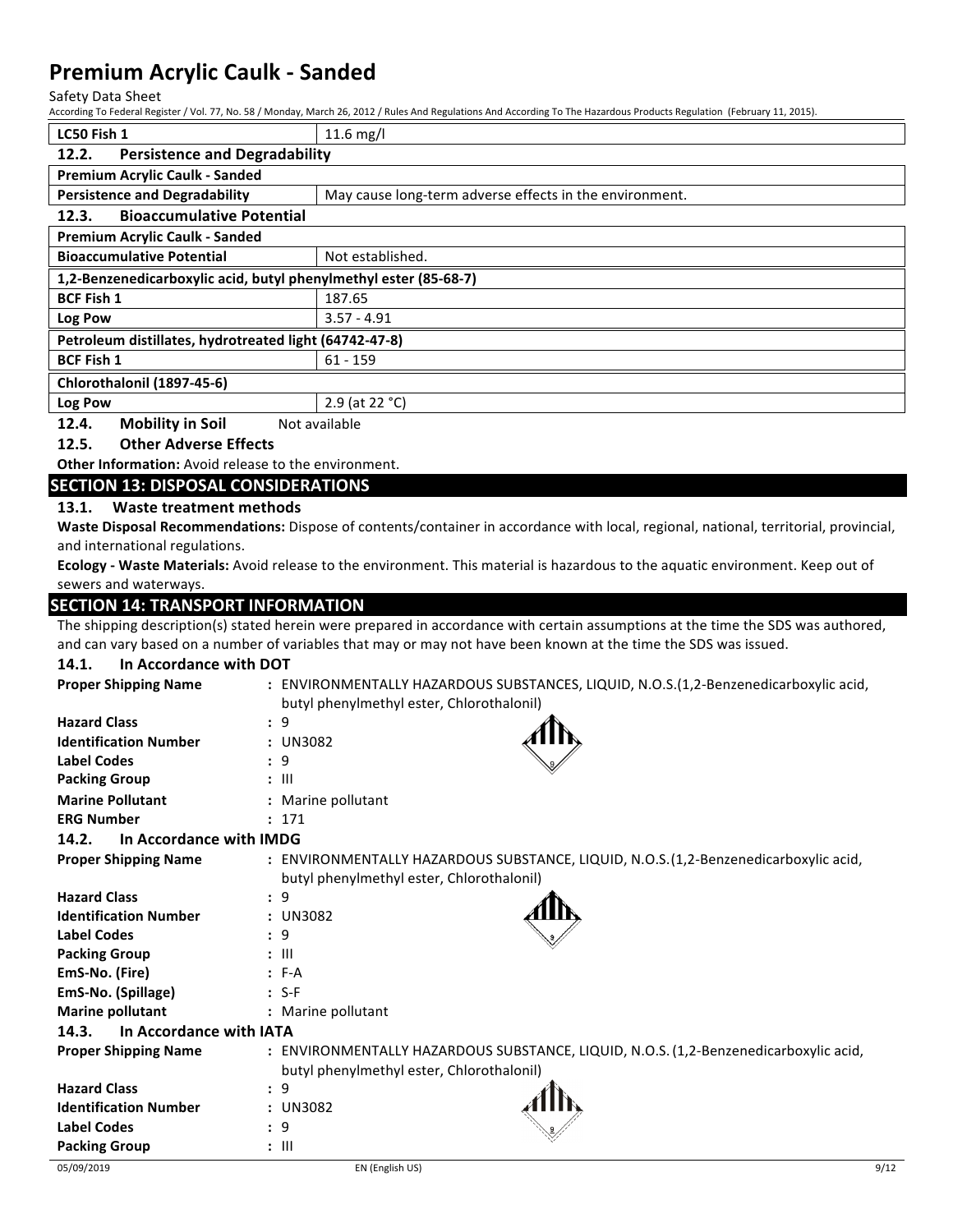Safety Data Sheet

According To Federal Register / Vol. 77, No. 58 / Monday, March 26, 2012 / Rules And Regulations And According To The Hazardous Products Regulation (February 11, 2015).

| <b>ERG Code (IATA)</b>               | : 9L                                      |                                                                                     |
|--------------------------------------|-------------------------------------------|-------------------------------------------------------------------------------------|
| In Accordance with TDG<br>14.4.      |                                           |                                                                                     |
| <b>Proper Shipping Name</b>          | butyl phenylmethyl ester, Chlorothalonil) | : ENVIRONMENTALLY HAZARDOUS SUBSTANCE, LIQUID, N.O.S.(1,2-Benzenedicarboxylic acid, |
| <b>Hazard Class</b>                  | : 9                                       |                                                                                     |
| <b>Identification Number</b>         | : UN3082                                  |                                                                                     |
| <b>Label Codes</b>                   | : 9                                       | $\mathcal{L}$                                                                       |
| <b>Packing Group</b>                 | $\therefore$ $\parallel$                  |                                                                                     |
| <b>Marine Pollutant (TDG)</b>        | Marine pollutant                          |                                                                                     |
| CECTION 4F. DECIH ATODY INFODIAATION |                                           |                                                                                     |

## **SECTION 15: REGULATORY INFORMATION**

| 15.1. |  | <b>US Federal Regulations</b> |
|-------|--|-------------------------------|
|-------|--|-------------------------------|

| <b>Premium Acrylic Caulk - Sanded</b>                                                      |                                                                              |  |  |
|--------------------------------------------------------------------------------------------|------------------------------------------------------------------------------|--|--|
| <b>SARA Section 311/312 Hazard Classes</b>                                                 | Health hazard - Specific target organ toxicity (single or repeated exposure) |  |  |
|                                                                                            | Health hazard - Carcinogenicity                                              |  |  |
|                                                                                            | Health hazard - Respiratory or skin sensitization                            |  |  |
|                                                                                            | Health hazard - Skin corrosion or Irritation                                 |  |  |
|                                                                                            | Health hazard - Reproductive toxicity                                        |  |  |
|                                                                                            | Health hazard - Acute toxicity (any route of exposure)                       |  |  |
|                                                                                            | Health hazard - Serious eye damage or eye irritation                         |  |  |
| 1,2-Benzenedicarboxylic acid, butyl phenylmethyl ester (85-68-7)                           |                                                                              |  |  |
| Listed on the United States TSCA (Toxic Substances Control Act) inventory                  |                                                                              |  |  |
| <b>CERCLA RQ</b>                                                                           | 100 lb                                                                       |  |  |
| Quartz (14808-60-7)                                                                        |                                                                              |  |  |
| Listed on the United States TSCA (Toxic Substances Control Act) inventory                  |                                                                              |  |  |
| Limestone (1317-65-3)                                                                      |                                                                              |  |  |
| Listed on the United States TSCA (Toxic Substances Control Act) inventory                  |                                                                              |  |  |
| Titanium dioxide (13463-67-7)                                                              |                                                                              |  |  |
| Listed on the United States TSCA (Toxic Substances Control Act) inventory                  |                                                                              |  |  |
| Petroleum distillates, hydrotreated light (64742-47-8)                                     |                                                                              |  |  |
| Listed on the United States TSCA (Toxic Substances Control Act) inventory                  |                                                                              |  |  |
| Ammonium hydroxide (1336-21-6)                                                             |                                                                              |  |  |
| Listed on the United States TSCA (Toxic Substances Control Act) inventory                  |                                                                              |  |  |
| <b>CERCLA RQ</b><br>1000 lb                                                                |                                                                              |  |  |
| Chlorothalonil (1897-45-6)                                                                 |                                                                              |  |  |
| Listed on the United States TSCA (Toxic Substances Control Act) inventory                  |                                                                              |  |  |
| Subject to reporting requirements of United States SARA Section 313                        |                                                                              |  |  |
| <b>SARA Section 313 - Emission Reporting</b>                                               | 0.1%                                                                         |  |  |
| Poly(oxy-1,2-ethanediyl), .alpha.-(4-nonylphenyl)-.omega.-hydroxy-, branched (127087-87-0) |                                                                              |  |  |
| Listed on the United States TSCA (Toxic Substances Control Act) inventory                  |                                                                              |  |  |
| Subject to reporting requirements of United States SARA Section 313                        |                                                                              |  |  |
| <b>EPA TSCA Regulatory Flag</b>                                                            | XU - XU - indicates a substance exempt from reporting under the              |  |  |
|                                                                                            | Chemical Data Reporting Rule, (40 CFR 711).                                  |  |  |
| 1%<br><b>SARA Section 313 - Emission Reporting</b>                                         |                                                                              |  |  |
| 15.2.<br><b>US State Regulations</b>                                                       |                                                                              |  |  |

## **California Proposition 65**

WARNING: This product can expose you to Quartz, which is known to the State of California to cause cancer, and 1,2-Benzenedicarboxylic acid, butyl phenylmethyl ester, which is known to the State of California to cause birth defects or other reproductive harm. For more information go to www.P65Warnings.ca.gov.

| <b>Chemical Name (CAS No.)</b>      | Carcinogenicity | <b>Developmental</b><br><b>Toxicity</b> | <b>Female Reproductive</b><br><b>Toxicity</b> | <b>Male Reproductive</b><br>Toxicity |
|-------------------------------------|-----------------|-----------------------------------------|-----------------------------------------------|--------------------------------------|
| 1,2-Benzenedicarboxylic acid, butyl |                 |                                         |                                               |                                      |

⚠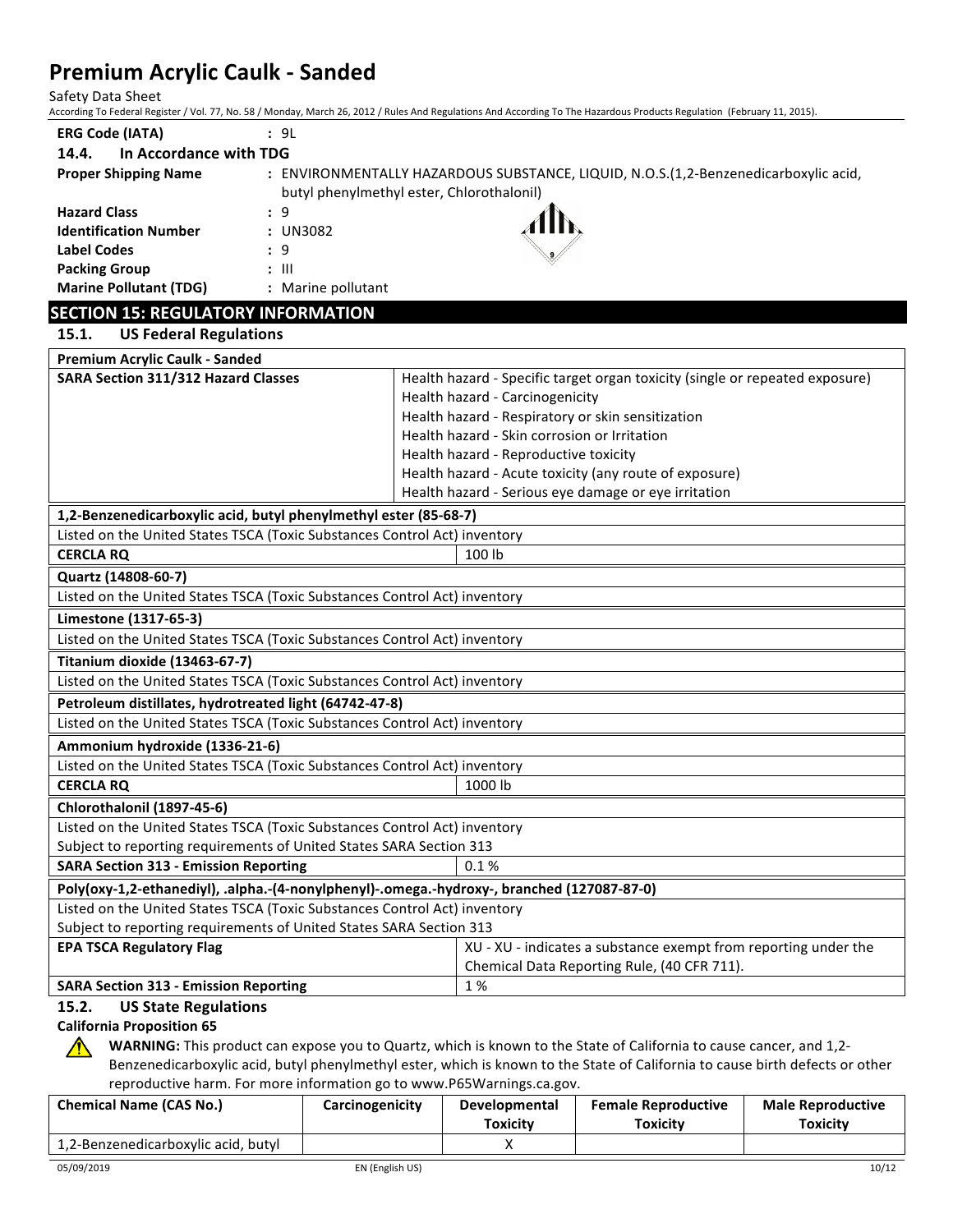Safety Data Sheet

According To Federal Register / Vol. 77, No. 58 / Monday, March 26, 2012 / Rules And Regulations And According To The Hazardous Products Regulation (February 11, 2015).

| According To Federal Register / Vol. 77, No. 58 / Monday, March 26, 2012 / Rules And Regulations And According To The Hazardous Products Regulation (February 11, 2015). |                                           |  |  |  |
|--------------------------------------------------------------------------------------------------------------------------------------------------------------------------|-------------------------------------------|--|--|--|
| phenylmethyl ester (85-68-7)                                                                                                                                             |                                           |  |  |  |
| Quartz (14808-60-7)                                                                                                                                                      | х                                         |  |  |  |
| Titanium dioxide (13463-67-7)                                                                                                                                            | X                                         |  |  |  |
| Chlorothalonil (1897-45-6)                                                                                                                                               | $\pmb{\mathsf{X}}$                        |  |  |  |
| 1,2-Benzenedicarboxylic acid, butyl phenylmethyl ester (85-68-7)                                                                                                         |                                           |  |  |  |
| U.S. - Massachusetts - Right To Know List                                                                                                                                |                                           |  |  |  |
| U.S. - New Jersey - Right to Know Hazardous Substance List                                                                                                               |                                           |  |  |  |
| U.S. - Pennsylvania - RTK (Right to Know) - Environmental Hazard List                                                                                                    |                                           |  |  |  |
| U.S. - Pennsylvania - RTK (Right to Know) List                                                                                                                           |                                           |  |  |  |
| Quartz (14808-60-7)                                                                                                                                                      |                                           |  |  |  |
| U.S. - Massachusetts - Right To Know List                                                                                                                                |                                           |  |  |  |
| U.S. - New Jersey - Right to Know Hazardous Substance List                                                                                                               |                                           |  |  |  |
| U.S. - Pennsylvania - RTK (Right to Know) List                                                                                                                           |                                           |  |  |  |
| Limestone (1317-65-3)                                                                                                                                                    |                                           |  |  |  |
| U.S. - Massachusetts - Right To Know List                                                                                                                                |                                           |  |  |  |
| U.S. - New Jersey - Right to Know Hazardous Substance List                                                                                                               |                                           |  |  |  |
| U.S. - Pennsylvania - RTK (Right to Know) List                                                                                                                           |                                           |  |  |  |
| Titanium dioxide (13463-67-7)                                                                                                                                            |                                           |  |  |  |
| U.S. - Massachusetts - Right To Know List                                                                                                                                |                                           |  |  |  |
| U.S. - New Jersey - Right to Know Hazardous Substance List                                                                                                               |                                           |  |  |  |
| U.S. - Pennsylvania - RTK (Right to Know) List                                                                                                                           |                                           |  |  |  |
| Ammonium hydroxide (1336-21-6)                                                                                                                                           |                                           |  |  |  |
| U.S. - Massachusetts - Right To Know List                                                                                                                                |                                           |  |  |  |
| U.S. - New Jersey - Right to Know Hazardous Substance List                                                                                                               |                                           |  |  |  |
| U.S. - Pennsylvania - RTK (Right to Know) - Environmental Hazard List                                                                                                    |                                           |  |  |  |
| U.S. - Pennsylvania - RTK (Right to Know) List                                                                                                                           |                                           |  |  |  |
| Chlorothalonil (1897-45-6)                                                                                                                                               |                                           |  |  |  |
|                                                                                                                                                                          | U.S. - Massachusetts - Right To Know List |  |  |  |
| U.S. - New Jersey - Right to Know Hazardous Substance List                                                                                                               |                                           |  |  |  |
| U.S. - Pennsylvania - RTK (Right to Know) - Environmental Hazard List                                                                                                    |                                           |  |  |  |
| U.S. - Pennsylvania - RTK (Right to Know) List                                                                                                                           |                                           |  |  |  |
| 15.3.<br><b>Canadian Regulations</b>                                                                                                                                     |                                           |  |  |  |
| 1,2-Benzenedicarboxylic acid, butyl phenylmethyl ester (85-68-7)                                                                                                         |                                           |  |  |  |
| Listed on the Canadian DSL (Domestic Substances List)                                                                                                                    |                                           |  |  |  |
| Quartz (14808-60-7)                                                                                                                                                      |                                           |  |  |  |
| Listed on the Canadian DSL (Domestic Substances List)                                                                                                                    |                                           |  |  |  |
| Limestone (1317-65-3)                                                                                                                                                    |                                           |  |  |  |
| Listed on the Canadian NDSL (Non-Domestic Substances List)                                                                                                               |                                           |  |  |  |
| Titanium dioxide (13463-67-7)                                                                                                                                            |                                           |  |  |  |
| Listed on the Canadian DSL (Domestic Substances List)                                                                                                                    |                                           |  |  |  |
| Petroleum distillates, hydrotreated light (64742-47-8)                                                                                                                   |                                           |  |  |  |
| Listed on the Canadian DSL (Domestic Substances List)                                                                                                                    |                                           |  |  |  |
| Ammonium hydroxide (1336-21-6)                                                                                                                                           |                                           |  |  |  |
| Listed on the Canadian DSL (Domestic Substances List)                                                                                                                    |                                           |  |  |  |
| Chlorothalonil (1897-45-6)                                                                                                                                               |                                           |  |  |  |
| Listed on the Canadian DSL (Domestic Substances List)                                                                                                                    |                                           |  |  |  |
| Poly(oxy-1,2-ethanediyl), .alpha.-(4-nonylphenyl)-.omega.-hydroxy-, branched (127087-87-0)                                                                               |                                           |  |  |  |
| Listed on the Canadian DSL (Domestic Substances List)                                                                                                                    |                                           |  |  |  |
| <b>CECTION 16: OTHER INFORMATION INCLUDING DATE OF REPARATION OR LAST REVISION</b>                                                                                       |                                           |  |  |  |

#### **SECTION 16: OTHER INFORMATION, INCLUDING DATE OF PREPARATION OR LAST REVISION**

**Date of Preparation or Latest Revision : 05/09/2019**